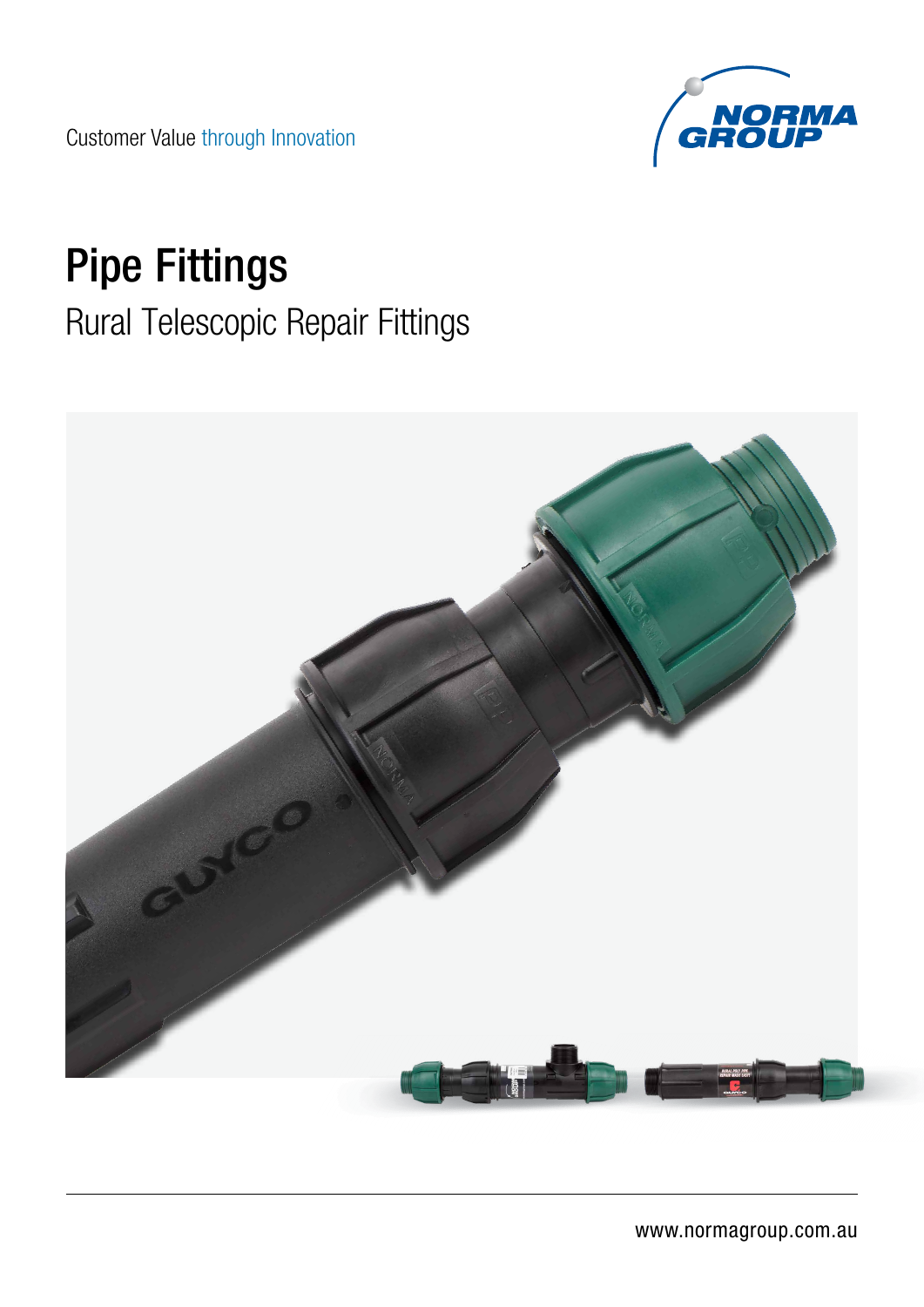#### PIPE FITTINGS



# Rural Telescopic Fittings

The Rural Telescopic Compression Fittings range is Norma Group manufactured with a high level of quality for product peace of mind. These fittings are UV stabilised to ensure they will continue to perform, even in harsh sunlight conditions, and are the ideal connection for repairing and tapping into rural PE pipe. It is easily identified as a rural compression fitting by having green ends. These ends are also interchangeable with the Norma metric fittings.

The telescopic fittings will speed up the process of repairing a broken pipe, while reducing the physical labour involved and the amount of products used. It is no longer necessary to create enough distance between two joiners to flex new pipe in. Simply remove the broken section and use a telescopic fitting by connecting one end and extending the other.



### UV Stabilised

- 50 year design life.

#### Fast Repair

- No need to dig as far to perform a repair job.

#### Innovative Design

- Dual o-rings are used to reduce chances of leaks.

#### Green Interchangeable Ends

- Fast identification to ensure you have the correct fitting.

#### Broad Range

- There is a fitting to adapt to most installations.

#### Safe and Durable

- Confidence that the fitting will perform.

| <b>Parts &amp; Materials</b> |                                |                   |                                |
|------------------------------|--------------------------------|-------------------|--------------------------------|
| 1. Nut                       | Polypropylene Copolymer        | 5. Outer Body     | Polypropylene Copolymer        |
| 2. Clinching Ring            | Acetvl                         | 6. Telescopic Nut | Polypropylene Copolymer        |
| 3. Barb                      | Polypropylene Copolymer        | 7. Insert 0-Ring  | Nitrile Butadiene Rubber (NBR) |
| 4. Rural 0-Ring              | Nitrile Butadiene Rubber (NBR) | 8. Inner Body     | Polypropylene Copolymer        |



# Specifications **Applications**

• Pressure rating: 850kPa. • Repair and maintenance.

### Patented Design

• Australian and New Zealand Patented Design No. 2006303813, 567538.

## Parts & Materials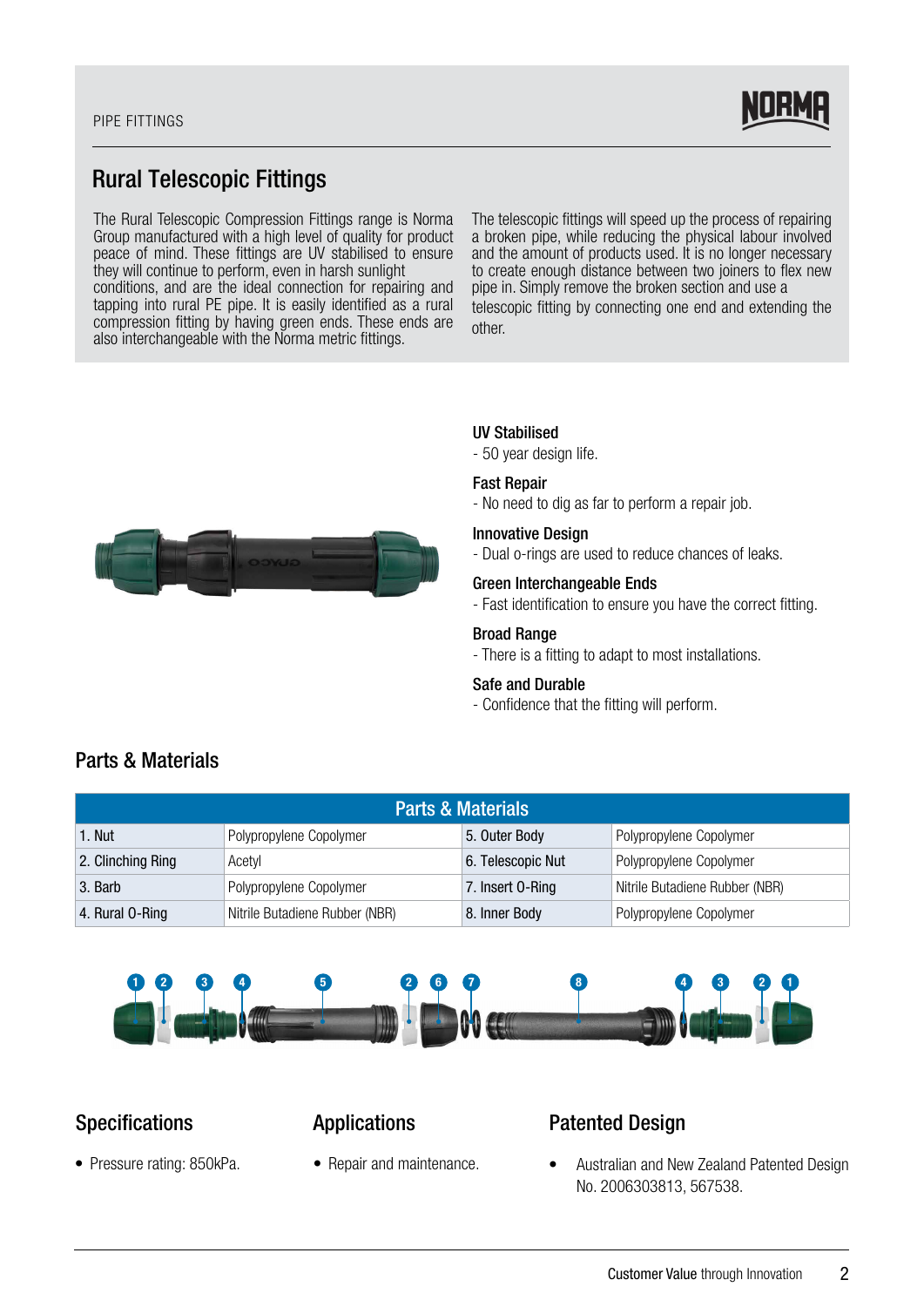

# Installation



SLIP THE NUTS AND CLINCHING<br>RINGS OVER THE PIPES AND TAP THE INSERTS IN

TIGHTEN THE BLACK NUT IN THE MIDDLE OF THE FITTING

| PIPE                                |  | $1''$ $1\frac{1}{4}$ $1\frac{1}{5}$ $2''$ $2''$ |  |
|-------------------------------------|--|-------------------------------------------------|--|
| MIN CUT AREA   265 310 345 375      |  |                                                 |  |
| <b>MAX CUT AREA 355 410 465 510</b> |  |                                                 |  |

# Range



Rural Telescopic Joiner - PE x PE

| <b>PART NO. ITEM NO.</b>               | <b>SIZE</b> |
|----------------------------------------|-------------|
| NXTR133 08370305133                    | 1" X 1"     |
| NXTR144   08370305144   11/4" X 11/4"  |             |
| NXTR155   08370305155  1 1/2" X 1 1/2" |             |
| NXTR166 08370305166                    | $2"$ X $2"$ |



| <b>PART NO. TTEM NO.</b> | <b>SIZE</b>                                      |
|--------------------------|--------------------------------------------------|
| NXTR333 08370305333      | $1"$ X $1"$ X $1"$                               |
|                          | NXTR344   08370305344   1 1/4" X 1 1/4" X 1 1/4" |
|                          | NXTR355   08370305355   1 1/2" X 1 1/2" X 1 1/2" |
| NXTR366 08370305366      | $2"$ X $2"$ X $2"$                               |



| <b>Rural Telescopic Male End Connector</b> |
|--------------------------------------------|
| - PE x MI                                  |

| <b>PART NO. ITEM NO.</b>            | <b>SIZE</b> |
|-------------------------------------|-------------|
| NXTR233 08370305233                 | $1"$ X $1"$ |
| NXTR244 08370305244 1 1/4" X 1 1/4" |             |
| NXTR255 08370305255 1 1/2" X 1 1/2" |             |
| NXTR266 08370305266                 | $2"$ X $2"$ |

| $\sim$ |
|--------|
|        |
|        |

| Rural Telescopic Male Tee - PE x MI x PE |                          |                                                  |  |
|------------------------------------------|--------------------------|--------------------------------------------------|--|
|                                          | <b>PART NO. ITEM NO.</b> | <b>SIZE</b>                                      |  |
|                                          | NXTR933 08370305933      | $1"$ X $1"$ X $1"$                               |  |
|                                          |                          | NXTR944 08370305944 1 1/4" X 1 1/4" X 1 1/4"     |  |
|                                          |                          | NXTR955   08370305955   1 1/2" X 1 1/2" X 1 1/2" |  |
|                                          | NXTR966 08370305966      | $2"$ X $2"$ X $2"$                               |  |

# Related Products



Norma Rural Slipfit Fittings



Guyco Rural Tapping Saddles



Norma Rural Compression Fittings



Anka Foot & Check Valves



Guyco Ball Valves



Guyco Tank Fittings